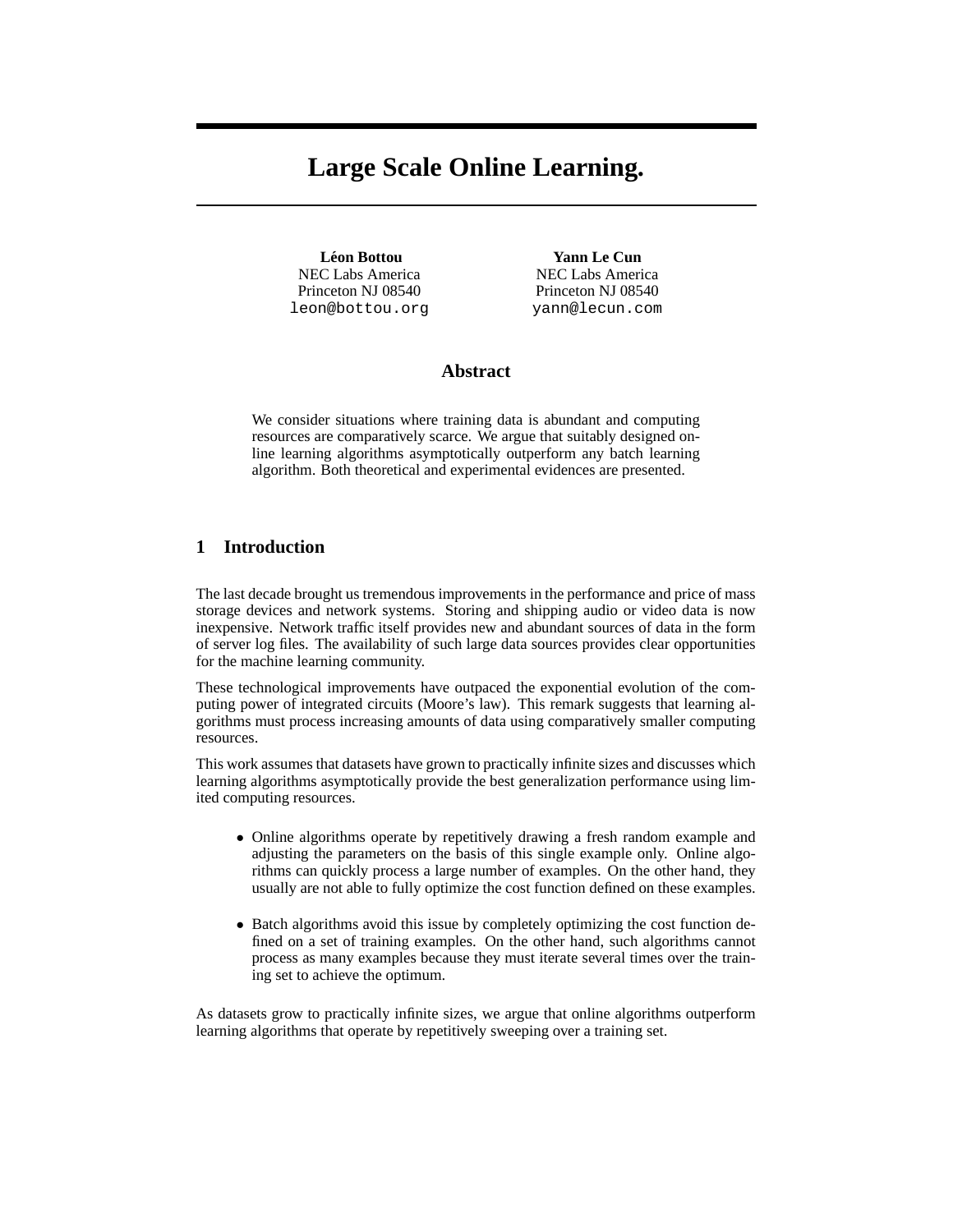## **2 Gradient Based Learning**

Many learning algorithms optimize an empirical cost function  $C_n(\theta)$  that can be expressed as the average of a large number of terms  $L(z, \theta)$ . Each term measures the cost associated with running a model with parameter vector  $\theta$  on independent examples  $z_i$  (typically input/output pairs  $z_i = (x_i, y_i)$ .)

$$
C_n(\theta) \stackrel{\triangle}{=} \frac{1}{n} \sum_{i=1}^n L(z_i, \theta) \tag{1}
$$

Two kinds of optimization procedures are often mentioned in connection with this problem:

• *Batch* gradient: Parameter updates are performed on the basis of the gradient and Hessian information accumulated over a predefined training set:

$$
\theta(k) = \theta(k-1) - \Phi_k \frac{\partial C_n}{\partial \theta} (\theta(k-1))
$$

$$
= \theta(k-1) - \frac{1}{n} \Phi_k \sum_{i=1}^n \frac{\partial L}{\partial \theta} (z_i, \theta(k-1))
$$
(2)

where  $\Phi_k$  is an appropriately chosen positive definite symmetric matrix.

• *Online* gradient: Parameter updates are performed on the basis of a single sample  $z_t$  picked randomly at each iteration:

$$
\theta(t) = \theta(t-1) - \frac{1}{t} \Phi_t \frac{\partial L}{\partial \theta}(z_t, \theta(t-1))
$$
\n(3)

where  $\Phi_t$  is again an appropriately chosen positive definite symmetric matrix. Very often the examples  $z_t$  are chosen by cycling over a randomly permuted training set. Each cycle is called an *epoch*. This paper however considers situations where the supply of training samples is practically unlimited. Each iteration of the online algorithm utilizes a fresh sample, unlikely to have been presented to the system before.

Simple batch algorithms converge *linearly*<sup>1</sup> to the optimum  $\theta_n^*$  of the empirical cost. Careful choices of  $\Phi_k$  make the convergence *super-linear* or even *quadratic*<sup>2</sup> in favorable cases (Dennis and Schnabel, 1983).

Whereas online algorithms may converge to the general area of the optimum at least as fast as batch algorithms (Le Cun et al., 1998), the optimization proceeds rather slowly during the final convergence phase (Bottou and Murata, 2002). The noisy gradient estimate causes the parameter vector to fluctuate around the optimum in a bowl whose size decreases like  $1/t$  at best.

Online algorithms therefore seem hopelessly slow. However, the above discussion compares the speed of convergence toward the minimum of the *empirical cost*  $C_n$ , whereas one should be much more interested in the convergence toward the minimum  $\theta^*$  of the *expected cost*  $C_{\infty}$ , which measures the generalization performance:

$$
C_{\infty}(\theta) \stackrel{\triangle}{=} \int L(z,\theta) p(z) dz
$$
 (4)

Density  $p(z)$  represents the unknown distribution from which the examples are drawn (Vapnik, 1974). This is the fundamental difference between *optimization speed* and *learning speed*.

<sup>&</sup>lt;sup>1</sup>Linear convergence speed:  $\log 1/|\theta(k) - \theta_n^*|^2$  grows linearly with k.

<sup>&</sup>lt;sup>2</sup>Quadratic convergence speed:  $\log \log 1/|\theta(k) - \theta_n^*|^2$  grows linearly with k.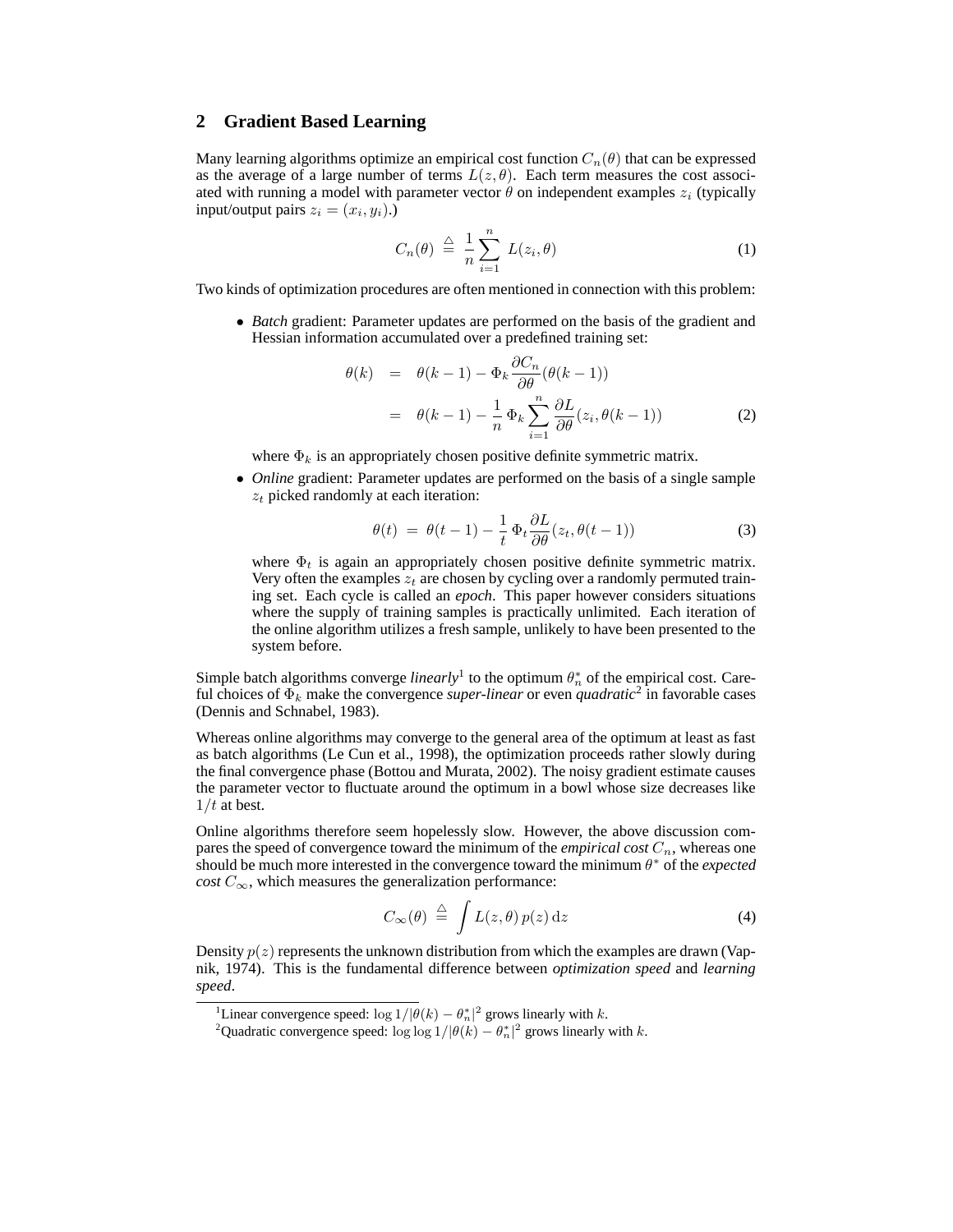### **3 Learning Speed**

Running an efficient batch algorithm on a training set of size  $n$  quickly yields the empirical optimum  $\theta_n^*$ . The sequence of empirical optima  $\theta_n^*$  usually converges to the solution  $\theta^*$ when the training set size  $n$  increases.

In contrast, online algorithms randomly draw one example  $z_t$  at each iteration. When these examples are drawn from a set of  $n$  examples, the online algorithm minimizes the empirical error  $C_n$ . When these examples are drawn from the asymptotic distribution  $p(z)$ , it minimizes the expected cost  $C_{\infty}$ . Because the supply of training samples is practically unlimited, each iteration of the online algorithm utilizes a fresh example. These fresh examples follow the asymptotic distribution. The parameter vectors  $\theta(t)$  thus directly converge to the optimum  $\theta^*$  of the expected cost  $C_{\infty}$ .

The convergence speed of the batch  $\theta_n^*$  and online  $\theta(t)$  sequences were first compared by Murata and Amari (1999). This section reports a similar result whose derivation uncovers a deeper relationship between these two sequences. This approach also provides a mathematically rigorous treatment (Bottou and Le Cun, 2003).

Let us first define the *Hessian* matrix  $H$  and *Fisher information* matrix  $G$ :

$$
\mathcal{H} \stackrel{\triangle}{=} \mathbf{E}\left(\frac{\partial^2}{\partial \theta \partial \theta} L(\mathbf{z}, \theta^*)\right) \qquad \mathcal{G} \stackrel{\triangle}{=} \mathbf{E}\left(\left[\frac{\partial L}{\partial \theta}(\mathbf{z}, \theta^*)\right] \left[\frac{\partial L}{\partial \theta}(\mathbf{z}, \theta^*)\right]^\mathsf{T}\right)
$$

Manipulating a Taylor expansion of the gradient of  $C_n(\theta)$  in the vicinity of  $\theta_{n-1}^*$  immediately provides the following recursive relation between  $\hat{\theta}_n^*$  and  $\theta_{n-1}^*$ .

$$
\theta_n^* = \theta_{n-1}^* - \frac{1}{n} \Psi_n \frac{\partial L}{\partial \theta}(z_n, \theta_{n-1}^*) + \mathcal{O}\left(\frac{1}{n^2}\right)
$$
(5)

with

$$
\Psi_n \triangleq \left(\frac{1}{n}\sum_{i=1}^n \frac{\partial^2}{\partial \theta \partial \theta} L(z_i, \theta_{n-1}^*)\right)^{-1} \xrightarrow[t \to \infty]{} \mathcal{H}^{-1}
$$

Relation (5) describes the  $\theta_n^*$  sequence as a recursive stochastic process that is essentially similar to the online learning algorithm (3). Each iteration of this "algorithm" consists in picking a fresh example  $z_n$  and updating the parameters according to (5). This is not a practical algorithm because we have no analytical expression for the second order term. We can however apply the mathematics of online learning algorithms to this stochastic process.

The similarity between (5) and (3) suggests that both the batch and online sequences converge at the same speed for adequate choices of the scaling matrix  $\Phi_t$ . Under customary regularity conditions, the following asymptotic speed results holds when the scaling matrix  $\Phi_t$  converges to the inverse  $\mathcal{H}^{-1}$  of the Hessian matrix.

$$
\mathbf{E}\left(|\theta(t) - \theta^*|^2\right) + \mathbf{o}\left(\frac{1}{t}\right) = \mathbf{E}\left(|\theta_t^* - \theta^*|^2\right) + \mathbf{o}\left(\frac{1}{t}\right) = \frac{\mathbf{tr}\left(\mathcal{H}^{-1}\mathcal{G}\mathcal{H}^{-1}\right)}{t} \quad (6)
$$

This convergence speed expression has been discovered many times. Tsypkin (1973) establishes (6) for linear systems. Murata and Amari (1999) address generic stochastic gradient algorithms with a constant scaling matrix. Our result (Bottou and Le Cun, 2003) holds when the scaling matrix  $\Phi_t$  depends on the previously seen examples, and also holds when the stochastic update is perturbed by unspecified second order terms, as in equation (5). See the appendix for a proof sketch (Bottou and LeCun, 2003).

Result (6) applies to both the online  $\theta(t)$  and batch  $\theta(t)$  sequences. Not only does it establish that both sequences have  $\mathcal{O}(1/t)$  convergence, but also it provides the value of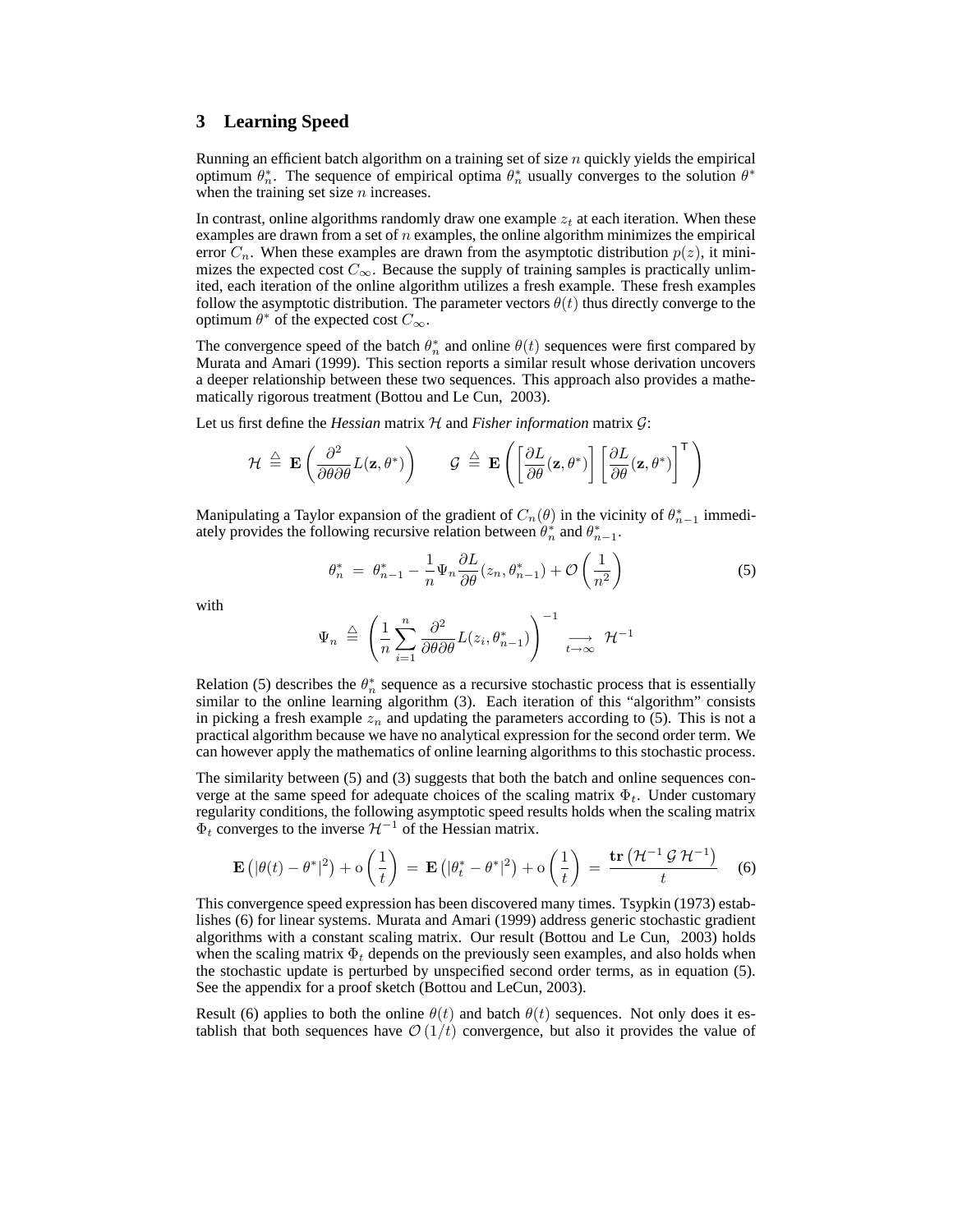the constant. This constant is neither affected by the second order terms of (5) nor by the convergence speed of the scaling matrix  $\Phi_t$  toward  $\mathcal{H}^{-1}$ .

In the Maximum Likelihood case, it is well known that both  $H$  and  $G$  are equal on the optimum. Equation (6) then indicates that the convergence speed saturates the Cramer-Rao bound. This fact was known in the case of the natural gradient algorithm (Amari, 1998). It remains true for a large class of online learning algorithms.

Result (6) suggests that the scaling matrix  $\Phi_t$  should be a full rank approximation of the Hessian  $H$ . Maintaining such an approximation becomes expensive when the dimension of the parameter vector increases. The computational cost of each iteration can be drastically reduced by maintaining only a coarse approximations of the Hessian (e.g. diagonal, blockdiagonal, multiplicative, etc.). A proper setup ensures that the convergence speed remains  $\mathcal{O}(1/t)$  despite a less favorable constant factor.

The similar nature of the convergence of the batch and online sequences can be summarized as follows. Consider two optimally designed batch and online learning algorithms. The best generalization error is asymptotically achieved by *the learning algorithm that uses the most examples* within the allowed time.

## **4 Computational Cost**

The discussion so far has established that a properly designed online learning algorithm performs as well as any batch learning algorithm for a same number of examples. We now establish that, given the same computing resources, an online learning algorithm can asymptotically process more examples than a batch learning algorithm.

Each iteration of a batch learning algorithm running on  $N$  training examples requires a time  $K_1N + K_2$ . Constants  $K_1$  and  $K_2$  respectively represent the time required to process each example, and the time required to update the parameters. Result (6) provides the following asymptotic equivalence:

$$
(\theta_N^* - \theta^*)^2 \sim \frac{1}{N}
$$

The batch algorithm must perform enough iterations to approximate  $\theta_N^*$  with at least the same accuracy ( $\sim 1/N$ ). An efficient algorithm with quadratic convergence achieves this after a number of iterations asymptotically proportional to log log N.

Running an online learning algorithm requires a constant time  $K_3$  per processed example. Let us call  $T$  the number of examples processed by the online learning algorithm using the same computing resources as the batch algorithm. We then have:

$$
K_3T \sim (K_1N + K_2)\log\log N \quad \Longrightarrow \quad T \sim N \, \log\log N
$$

The parameter  $\theta(T)$  of the online algorithm also converges according to (6). Comparing the accuracies of both algorithms shows that the online algorithm asymptotically provides a better solution by a factor  $\mathcal{O}(\log \log N)$ .

$$
(\theta(T) - \theta^*)^2 \sim \frac{1}{N \log \log N} \ll \frac{1}{N} \sim (\theta_N^* - \theta^*)^2
$$

This  $\log \log N$  factor corresponds to the number of iterations required by the batch algorithm. This number increases slowly with the desired accuracy of the solution. In practice, this factor is much less significant than the actual value of the constants  $K_1$ ,  $K_2$  and  $K_3$ . Experience shows however that online algorithms are considerably easier to implement. Each iteration of the batch algorithm involves a large summation over all the available examples. Memory must be allocated to hold these examples. On the other hand, each iteration of the online algorithm only involves one random example which can then be discarded.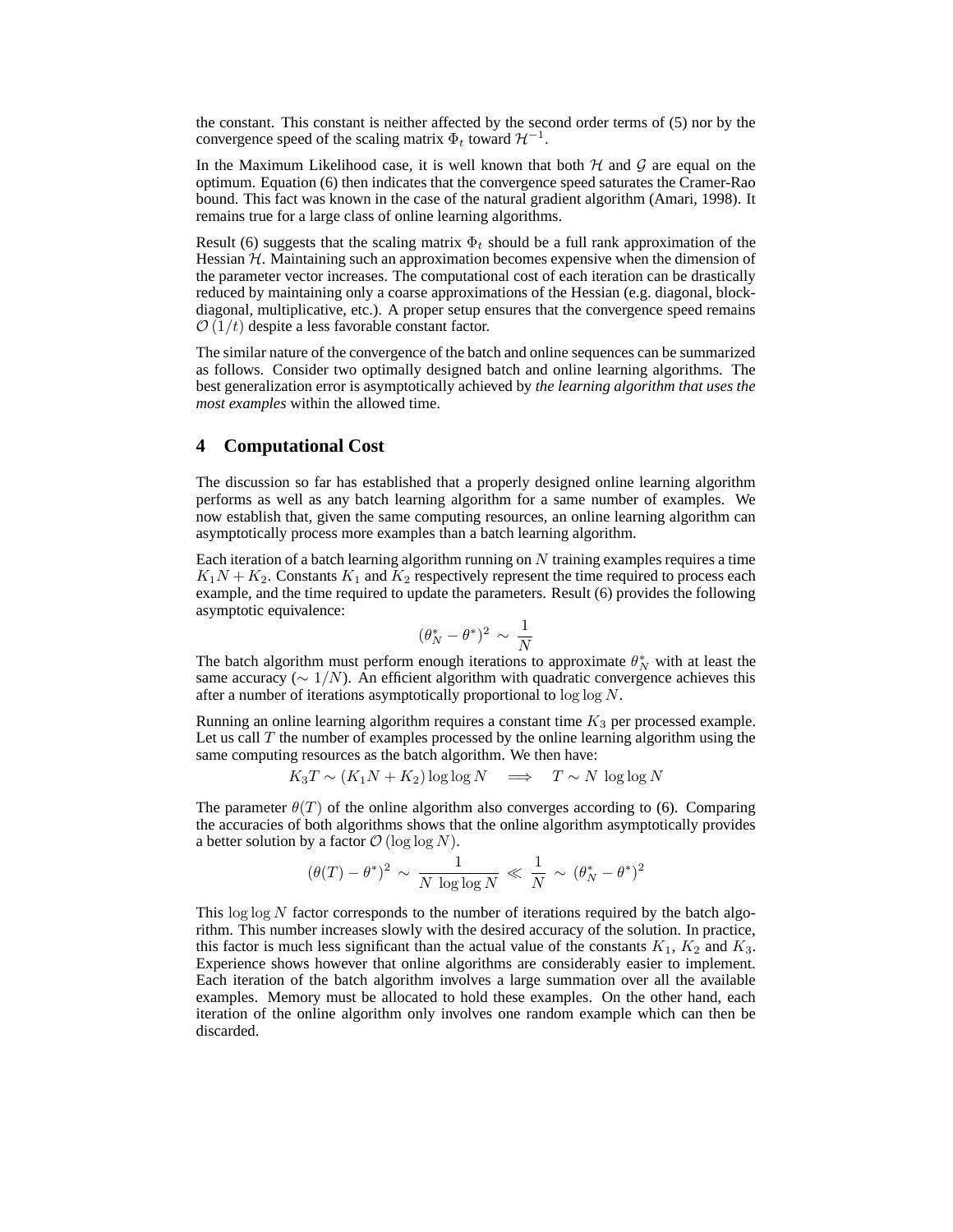## **5 Experiments**

A simple validation experiment was carried out using synthetic data. The examples are input/output pairs  $(x, y)$  with  $x \in \mathcal{R}^{20}$  and  $y = \pm 1$ . The model is a single sigmoid unit trained using the least square criterion.

$$
L(x, y, \theta) = (1.5y - f(\theta x))^2
$$

where  $f(x) = 1.71 \tanh(0.66x)$  is the standard sigmoid discussed in LeCun et al. (1998). The sigmoid generates various curvature conditions in the parameter space, including negative curvature and plateaus. This simple model represents well the final convergence phase of the learning process. Yet it is also very similar to the widely used generalized linear models (GLIM) (Chambers and Hastie, 1992).

The first component of the input  $x$  is always 1 in order to compensate the absence of a bias parameter in the model. The remaining 19 components are drawn from two Gaussian distributions, centered on  $(-1, -1, \ldots, -1)$  for the first class and  $(+1, +1, \ldots, +1)$  for the second class. The eigenvalues of the covariance matrix of each class range from 1 to 20.

Two separate sets for training and testing were drawn with 1 000 000 examples each. One hundred permutations of the first set are generated. Each learning algorithm is trained using various number of examples taken sequentially from the beginning of the permuted sets. The resulting performance is then measured on the testing set and averaged over the one hundred permutations.

#### **Batch-Newton algorithm**

The reference batch algorithm uses the Newton-Raphson algorithm with Gauss-Newton approximation (Le Cun et al., 1998). Each iteration visits all the training and computes both gradient  $g$  and the Gauss-Newton approximation  $H$  of the Hessian matrix.

$$
g = \sum_{i} \frac{\partial L}{\partial \theta}(x_i, y_i, \theta_{k-1}) \qquad H = \sum_{i} \left( f'(\theta_{k-1} x_i) \right)^2 x_i x_i^{\mathsf{T}}
$$

The parameters are then updated using Newton's formula:

 $\sim$ 

$$
\theta_k = \theta_{k-1} - H^{-1}g
$$

Iterations are repeated until the parameter vector moves by less than  $0.01/N$  where N is the number of training examples. This algorithm yields quadratic convergence speed.

#### **Online-Kalman algorithm**

The online algorithm performs *a single sequential sweep* over the training examples. The parameter vector is updated after processing each example  $(x_t, y_t)$  as follows:

$$
\theta_t = \theta_{t-1} - \frac{1}{\tau} \Phi_t \frac{\partial L}{\partial \theta}(x_t, y_t, \theta_{t-1})
$$

The scalar  $\tau = \max(20, t - 40)$  makes sure that the first few examples do not cause impractically large parameter updates. The scaling matrix  $\Phi_t$  is equal to the inverse of a leaky average of the per-example Gauss-Newton approximation of the Hessian.

$$
\Phi_t=\left(\left(1-\frac{2}{\tau}\right)\Phi_{t-1}^{-1}+\left(\frac{2}{\tau}\right)\left(f'(\theta_{t-1}x_t)\right)^2\,x_tx_t^\mathsf{T}\,\right)^{-1}
$$

The implementation avoids the matrix inversions by directly computing  $\Phi_t$  from  $\Phi_{t-1}$ using the matrix inversion lemma. (see (Bottou, 1998) for instance.)

$$
\left(\alpha A^{-1}+\beta u u^{\mathsf{T}}\,\right)^{-1}=\frac{1}{\alpha}\left(A-\frac{(Au)(Au)^{\mathsf{T}}}{\alpha/\beta+u^{\mathsf{T}}Au}\right)
$$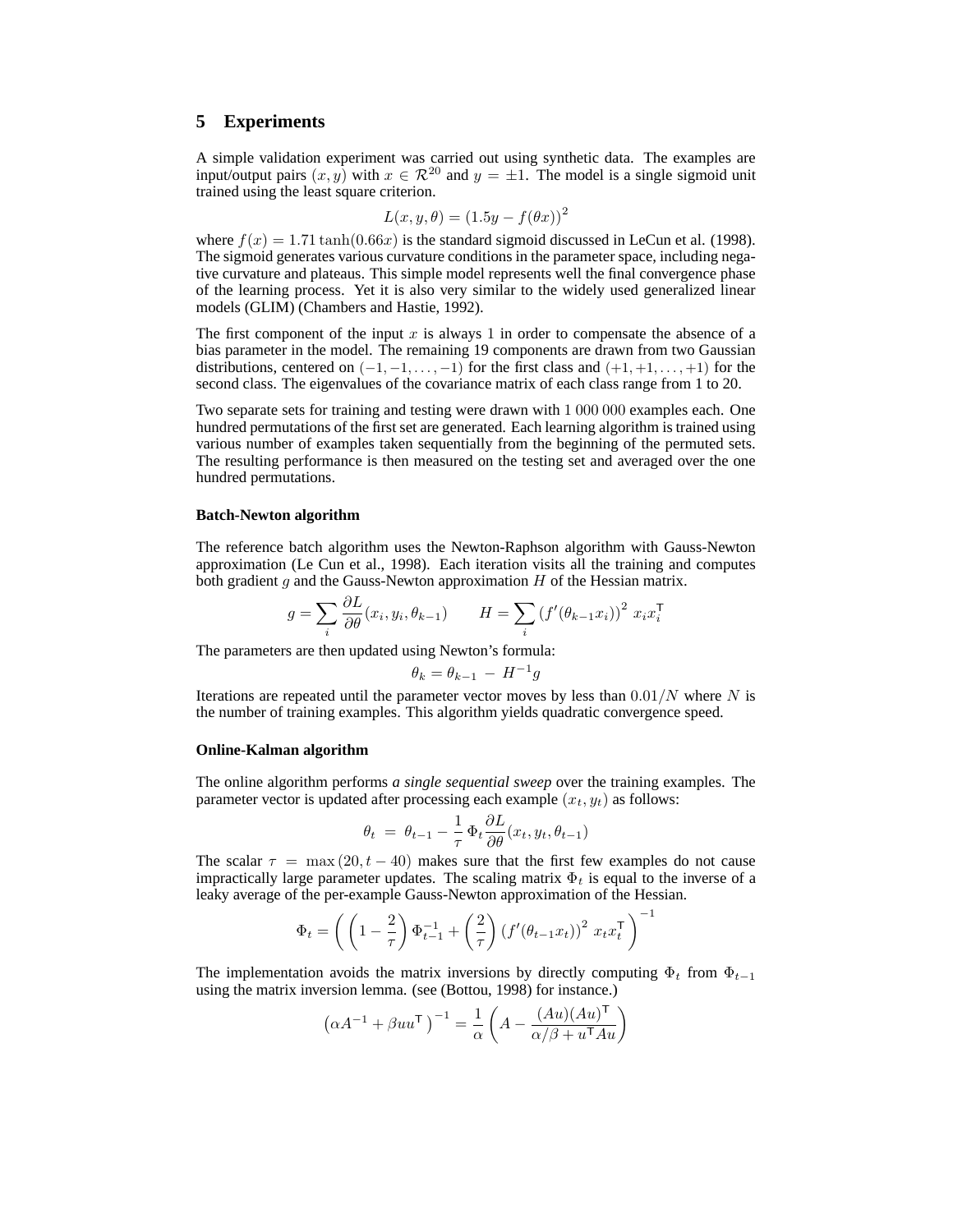

100 1000 10000 1e−4 1e−3 1e−2 1e−1

Figure 1: Average  $(\theta - \theta^*)^2$  as a function of the number of examples. The gray line represents the theoretical prediction (6). Filled circles: batch. Hollow circles: online. The error bars indicate a 95% confidence interval.

Figure 2: Average  $(\theta - \theta^*)^2$  as a function of the training time (milliseconds). Hollow circles: online. Filled circles: batch. The error bars indicate a 95% confidence interval.

The resulting algorithm slightly differs from the Adaptive Natural Gradient algorithm (Amari, Park, and Fukumizu, 1998). In particular, there is little need to adjust a learning rate parameter in the Gauss-Newton approach. The  $1/t$  (or  $1/\tau$ ) schedule is asymptotically optimal.

#### **Results**

The optimal parameter vector  $\theta^*$  was first computed on the testing set using the batchnewton approach. The matrices  $H$  and  $G$  were computed on the testing set as well in order to determine the constant in relation (6).

Figure 1 plots the average squared distance between the optimal parameter vector  $\theta^*$  and the parameter vector  $\theta$  achieved on training sets of various sizes. The gray line represents the theoretical prediction. Both the batch points and the online points join the theoretical prediction when the training set size increases. Figure 2 shows the same data points as a function of the CPU time required to run the algorithm on a standard PC. The online algorithm gradually becomes more efficient when the training set size increases. This happens because the batch algorithm needs to perform additional iterations in order to maintain the same level of accuracy.

In practice, the test set mean squared error (MSE) is usually more relevant than the accuracy of the parameter vector. Figure 3 displays a logarithmic plot of the difference between the MSE and the best achievable MSE, that is to say the MSE achieved by parameter vector  $\theta^*$ . This difference can be approximated as  $(\theta - \theta^*)^T \mathcal{H} (\theta - \theta^*)$ . Both algorithms yield virtually identical errors for the same training set size. This suggests that the small differences shown in figure 1 occur along the low curvature directions of the cost function. Figure 4 shows the MSE as a function of the CPU time. The online algorithm always provides higher accuracy in significantly less time.

As expected from the theoretical argument, the online algorithm asymptotically outperforms the super-linear Newton-Raphson algorithm<sup>3</sup>. More importantly, the online algorithm achieves this result by performing *a single sweep* over the training data. This is a very significant advantage when the data does not fit in central memory and must be sequentially accessed from a disk based database.

<sup>&</sup>lt;sup>3</sup>Generalized linear models are usually trained using the IRLS method (Chambers and Hastie, 1992) which is closely related to the Newton-Raphson algorithm and requires similar computational resources.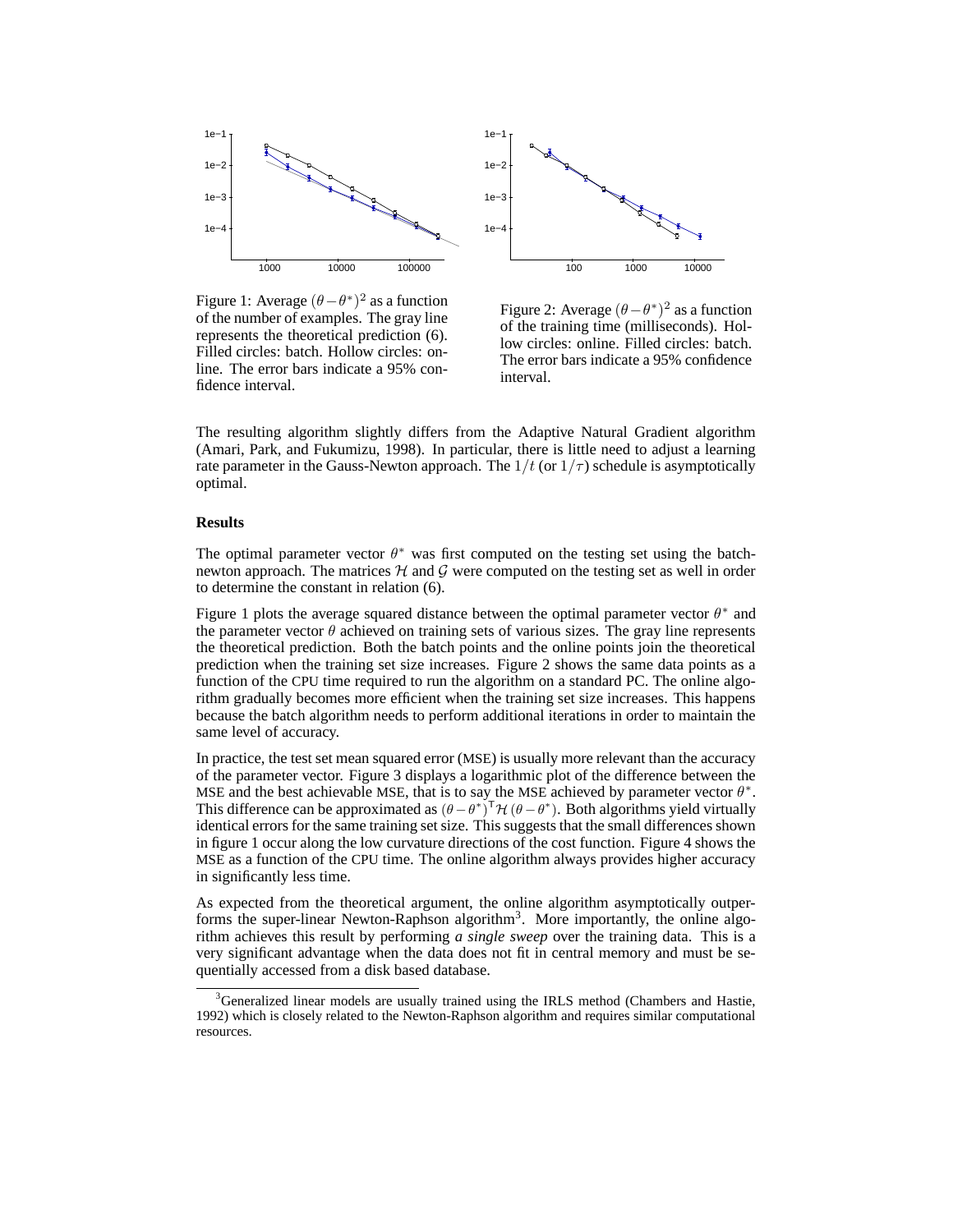

Figure 3: Average test MSE as a function of the number of examples (left). The vertical axis shows the logarithm of the difference between the error and the best error achievable on the testing set. Both curves are essentially superposed.



Figure 4: Average test MSE as a function of the training time (milliseconds). Hollow circles: online. Filled circles: batch. The gray line indicates the best mean squared error achievable on the test set.

## **6 Conclusion**

Many popular algorithms do not scale well to large number of examples because they were designed with small data sets in mind. For instance, the training time for Support Vector Machines scales somewhere between  $N^2$  and  $N^3$ , where N is the number of examples. Our baseline super-linear batch algorithm learns in  $N \log \log N$  time. We demonstrate that adequate online algorithms asymptotically achieve the same generalization performance in N time after a single sweep on the training set.

The convergence of learning algorithms is usually described in terms of a *search* phase followed by a *final convergence* phase (Bottou and Murata, 2002). Solid empirical evidence (Le Cun et al., 1998) suggests that online algorithms outperform batch algorithms during the search phase. The present work provides both theoretical and experimental evidence that an adequate online algorithm outperforms any batch algorithm during the final convergence phase as well.

# **Appendix**<sup>4</sup> **: Sketch of the convergence speed proof**

**Lemma** — Let  $(u_t)$  be a sequence of positive reals verifying the following recurrence:

$$
u_t = \left(1 - \frac{\alpha}{t} + \mathbf{o}\left(\frac{1}{t}\right)\right)u_{t-1} + \frac{\beta}{t^2} + \mathbf{o}\left(\frac{1}{t^2}\right) \tag{7}
$$

The lemma states that  $t u_t \longrightarrow \frac{\beta}{\alpha-1}$  when  $\alpha > 1$  and  $\beta > 0$ . The proof is delicate because the result holds regardless of the unspecified low order terms of the recurrence. However, it is easy to illustrate this convergence with simple numerical simulations.

**Convergence speed** — Consider the following recursive stochastic process:

$$
\theta(t) = \theta(t-1) - \frac{1}{t} \Phi_t \frac{\partial L}{\partial \theta}(z_t, \theta(t-1)) + \mathcal{O}\left(\frac{1}{n^2}\right)
$$
(8)

Our discussion addresses the final convergence phase of this process. Therefore we assume that the parameters  $\theta$  remain confined in a bounded domain  $D$  where the cost function  $C_{\infty}(\theta)$  is convex and has a single non degenerate minimum  $\theta^* \in \mathcal{D}$ . We can assume

<sup>&</sup>lt;sup>4</sup>This section has been added for the final version